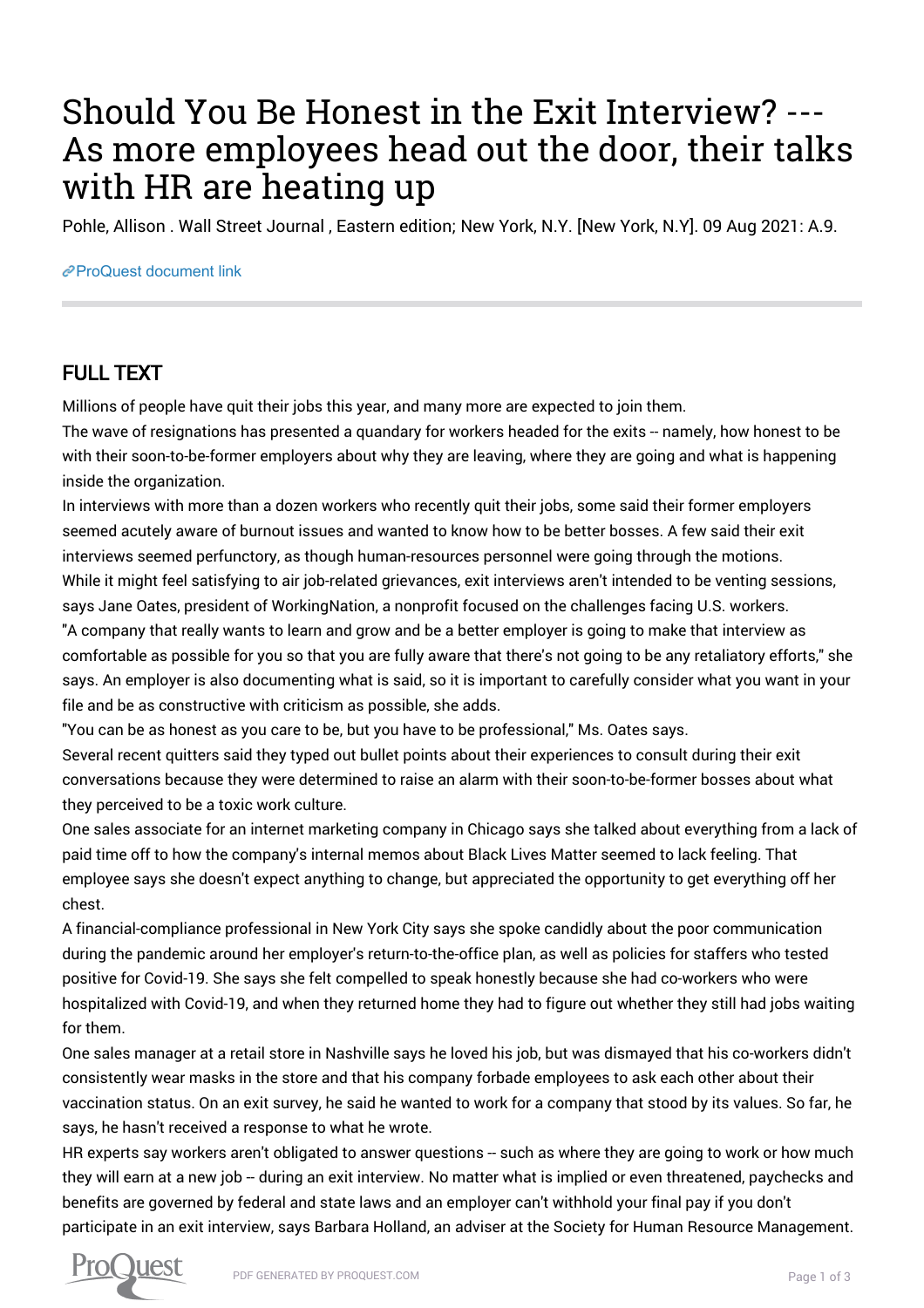A survey conducted last month of more than 1,100 SHRM members found that 43% of HR professionals said their organizations have seen higher or much higher turnover during the past six months, while a further 43% said turnover has been about the same.

Sharing insights about a bad boss or abusive work culture might seem fruitless to an employee who is walking out the door, but those observations can prove critical to building a case for change, Ms. Holland says. If multiple employees leave for the same reason -- or because of the same person -- but only one speaks up about it, that can make it harder for an HR department to advocate for change, she adds.

Trier Bryant, the chief executive of Just Work LLC, says it is possible to be both respectful and direct when it is necessary to speak up about a negative situation or culture. You might frame your feedback to show you care about the place you are leaving, says Ms. Bryant, who worked for Twitter Inc. and Goldman Sachs Group Inc. before co-founding Just Work, which helps organizations and individuals create more equitable workplaces. In her own career, Ms. Bryant says, she has given direct feedback during exit interviews by saying: "I'm sharing this because not only do I care about the company, I care about my colleagues who I'm leaving."

Most people switch jobs several times during their careers. Even when an employee has complicated feelings about leaving a role or colleagues, Ms. Bryant says, they might focus their exit interview on how their experience prepared them for their next role and emphasize the positive so as to not burn a bridge.

"It is OK for you to be in a company, do great work and then, when you've contributed and done your part, go on," she says.

Credit: By Allison Pohle

## DETAILS

| Subject:                       | Corporate culture; Employers; Coronaviruses; Employees; Employment; COVID-19;<br>Resignations; Exit interviews |
|--------------------------------|----------------------------------------------------------------------------------------------------------------|
| <b>Business indexing term:</b> | Subject: Corporate culture Employers Employees Employment Resignations Exit<br>interviews                      |
| <b>Publication title:</b>      | Wall Street Journal, Eastern edition; New York, N.Y.                                                           |
| First page:                    | A.9                                                                                                            |
| <b>Publication year:</b>       | 2021                                                                                                           |
| <b>Publication date:</b>       | Aug 9, 2021                                                                                                    |
| Section:                       | PERSONAL JOURNAL                                                                                               |
| <b>Publisher:</b>              | Dow Jones & Company Inc                                                                                        |
| Place of publication:          | New York, N.Y.                                                                                                 |
| <b>Country of publication:</b> | United States, New York, N.Y.                                                                                  |
| <b>Publication subject:</b>    | <b>Business And Economics-Banking And Finance</b>                                                              |
| <b>ISSN:</b>                   | 00999660                                                                                                       |